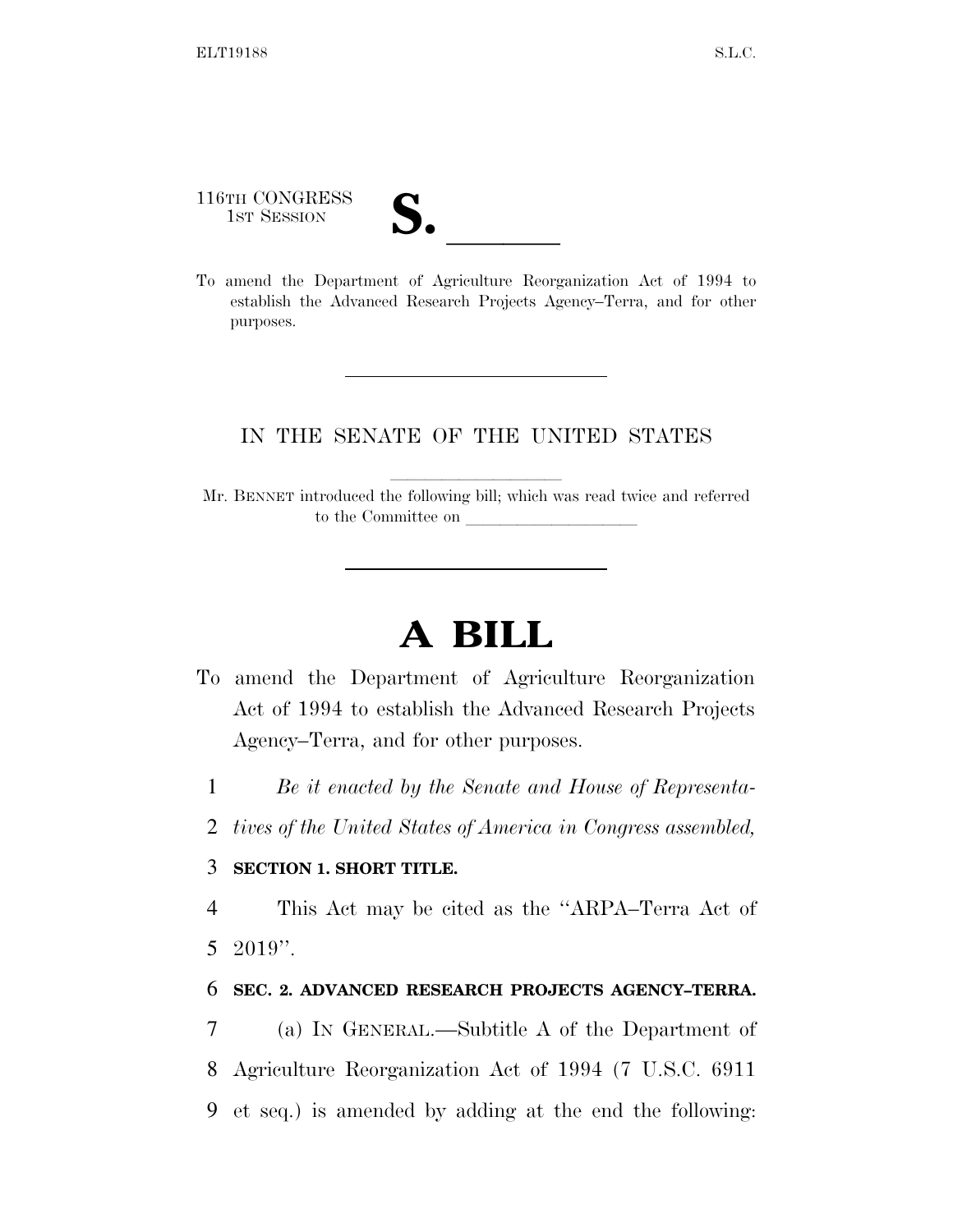| $\mathbf{1}$   | "SEC. 224B. ADVANCED RESEARCH PROJECTS AGENCY-                  |
|----------------|-----------------------------------------------------------------|
| $\overline{2}$ | TERRA.                                                          |
| 3              | "(a) DEFINITIONS.—In this section:                              |
| $\overline{4}$ | "(1) $ARPA-TERRA$ .—The term 'ARPA-Terra'                       |
| 5              | means the Advanced Research Projects Agency-                    |
| 6              | Terra established by subsection (b).                            |
| $\overline{7}$ | "(2) DIRECTOR.—The term 'Director' means                        |
| 8              | the Director of ARPA-Terra appointed under sub-                 |
| 9              | section (d).                                                    |
| 10             | "(3) FUND.—The term 'Fund' means the Agri-                      |
| 11             | culture Transformation Acceleration Fund estab-                 |
| 12             | lished under subsection $(l)(1)$ .                              |
| 13             | "(b) ESTABLISHMENT.—There is established the Ad-                |
| 14             | vanced Research Projects Agency–Terra in the Depart-            |
| 15             | $ment$ —                                                        |
| 16             | $\cdot$ (1) to overcome the long-term and high-risk             |
| 17             | technological barriers in the development of agricul-           |
| 18             | tural technologies that enhance export competitive-             |
| 19             | ness, environmental sustainability, and resilience to           |
| 20             | extreme weather and infectious disease; and                     |
| 21             | $\cdot\cdot\cdot(2)$ to ensure that the United States maintains |
| 22             | a technological lead in developing and deploying ad-            |
| 23             | vanced agricultural technologies that increase eco-             |
| 24             | nomic opportunities for farmers, ranchers, and rural            |
| 25             | communities.                                                    |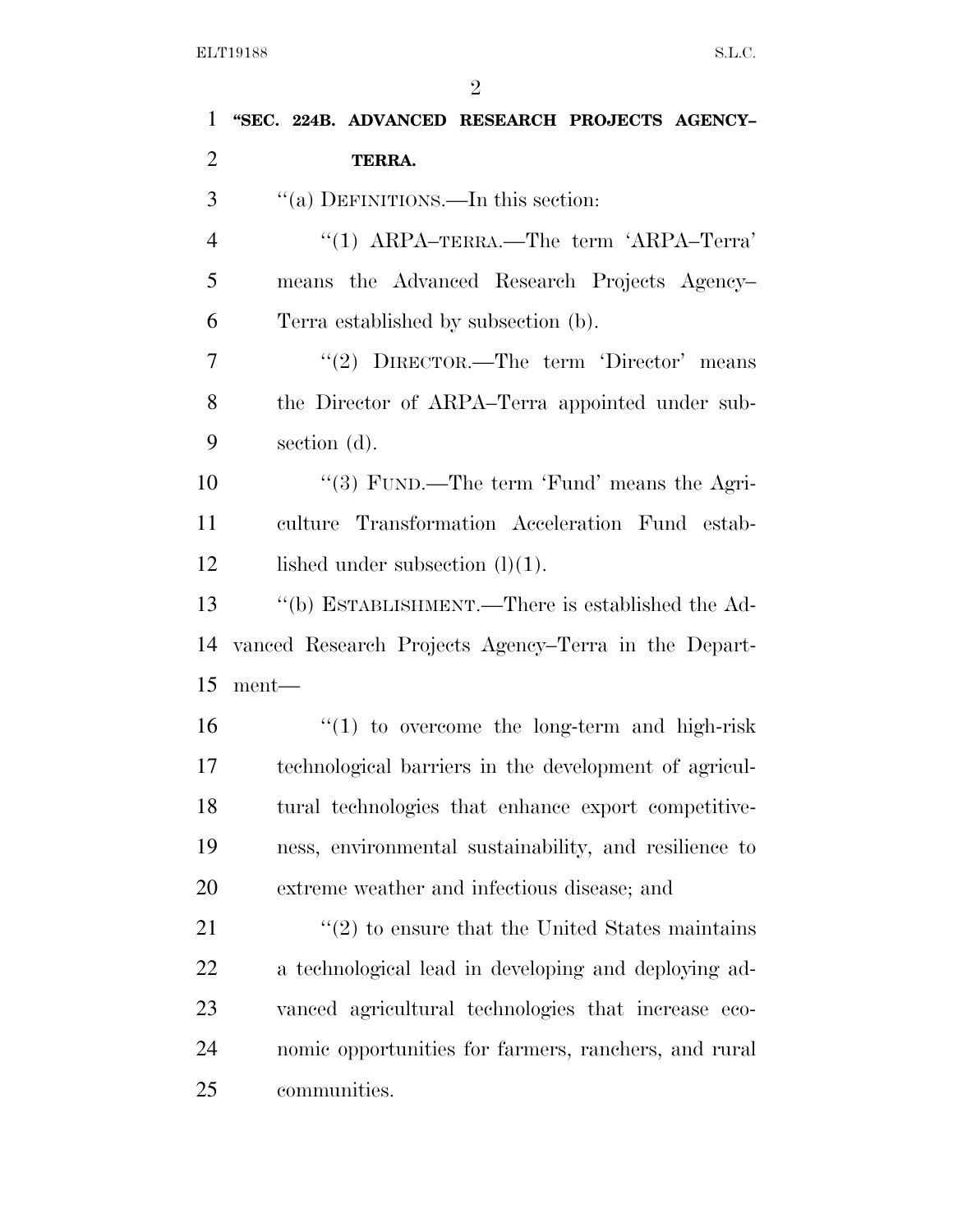''(c) MEANS.—To achieve the goals described in sub- section (b), ARPA–Terra shall carry out agriculture tech- nology projects that— 4 "(1) identify and promote revolutionary ad- vances in fundamental sciences;  $(2)$  translate scientific discoveries and cutting- edge inventions into technological innovations; and ''(3) accelerate transformational technological advances in areas that, due to technical and finan- cial uncertainty, industry is not likely to undertake without Federal assistance. 12 "(d) DIRECTOR.— 13 "(1) APPOINTMENT.—There shall be in the De- partment a Director of ARPA–Terra, who shall be appointed by the President, by and with the advice and consent of the Senate. 17 "(2) QUALIFICATIONS.—The Director shall be an individual who, by reason of professional back- ground and experience, is especially qualified to ad- vise the Secretary on, and manage research pro- grams addressing, matters pertaining to long-term and high-risk technological barriers to the develop-ment of agricultural technologies.

24 "(3) RELATIONSHIP TO SECRETARY.—The Di-rector shall report to the Secretary.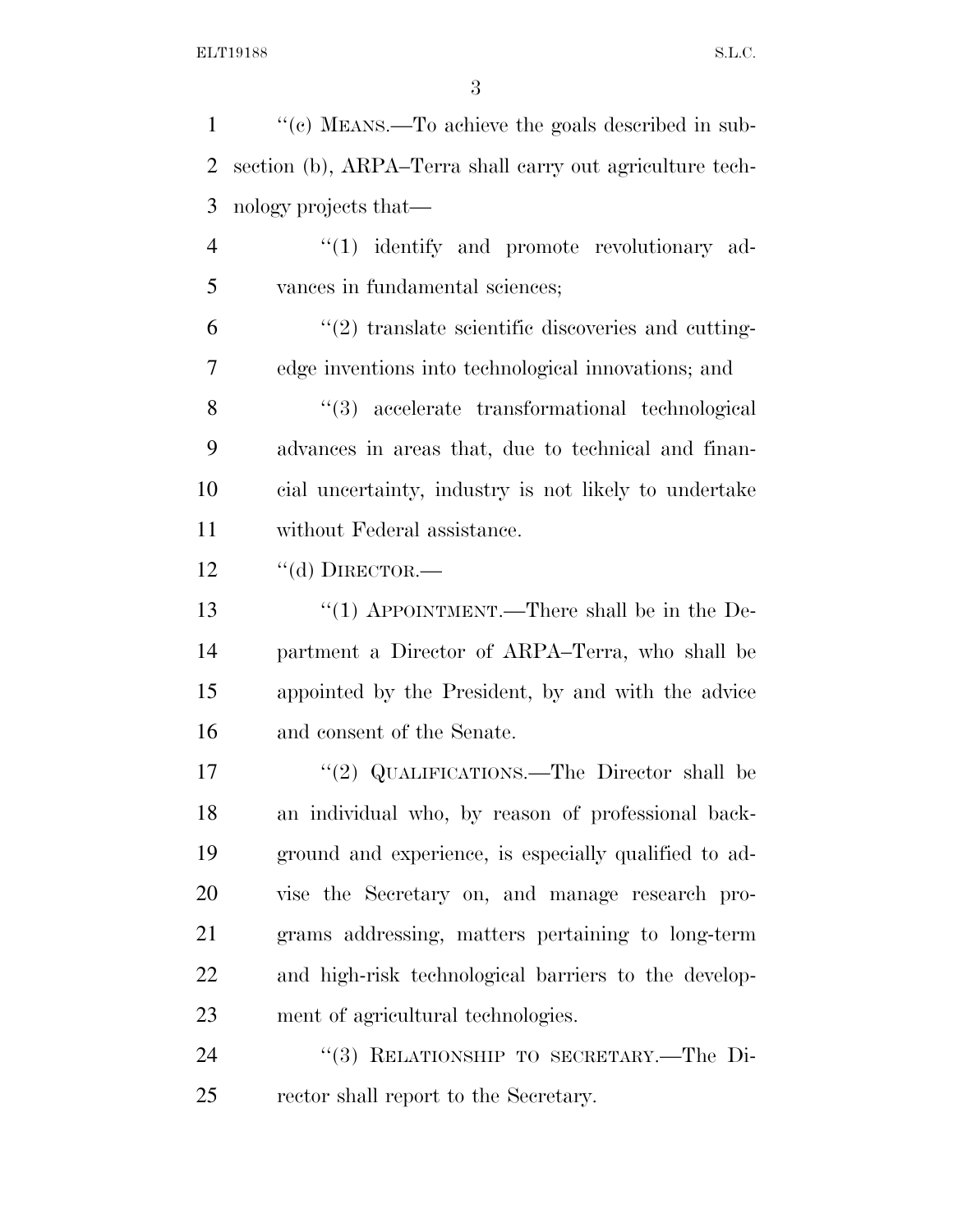| $\mathbf{1}$   | "(4) RELATIONSHIP TO CHIEF SCIENTIST.—In                     |
|----------------|--------------------------------------------------------------|
| $\overline{2}$ | carrying out the responsibilities of the Director, the       |
| 3              | Director shall coordinate with the Chief Scientist to        |
| $\overline{4}$ | identify relevant scientific priorities and future           |
| 5              | trends relating to agricultural technologies.                |
| 6              | "(5) RELATIONSHIP TO OTHER PROGRAMS.-                        |
| 7              | No other programs within the Department shall re-            |
| 8              | port to the Director.                                        |
| 9              | "(e) RESPONSIBILITIES.—The responsibilities of the           |
| 10             | Director shall include—                                      |
| 11             | $\cdot\cdot\cdot(1)$ approving all new programs within ARPA- |
| 12             | Terra;                                                       |
| 13             | $\lq(2)$ developing funding criteria and assessing           |
| 14             | the success of programs through the establishment            |
| 15             | of technical milestones;                                     |
| 16             | $\cdot\cdot$ (3) administering the Fund through awards to    |
| 17             | institutions of higher education, companies, research        |
| 18             | foundations, trade and industry research collabora-          |
| 19             | tions, or consortia of those entities, which may in-         |
| 20             | clude land-grant institutions, federally-funded re-          |
| 21             | search and development centers, research stations,           |
| 22             | and research laboratories, to achieve the goals de-          |
| 23             | scribed in subsection (b) through targeted accelera-         |
| 24             | tion of-                                                     |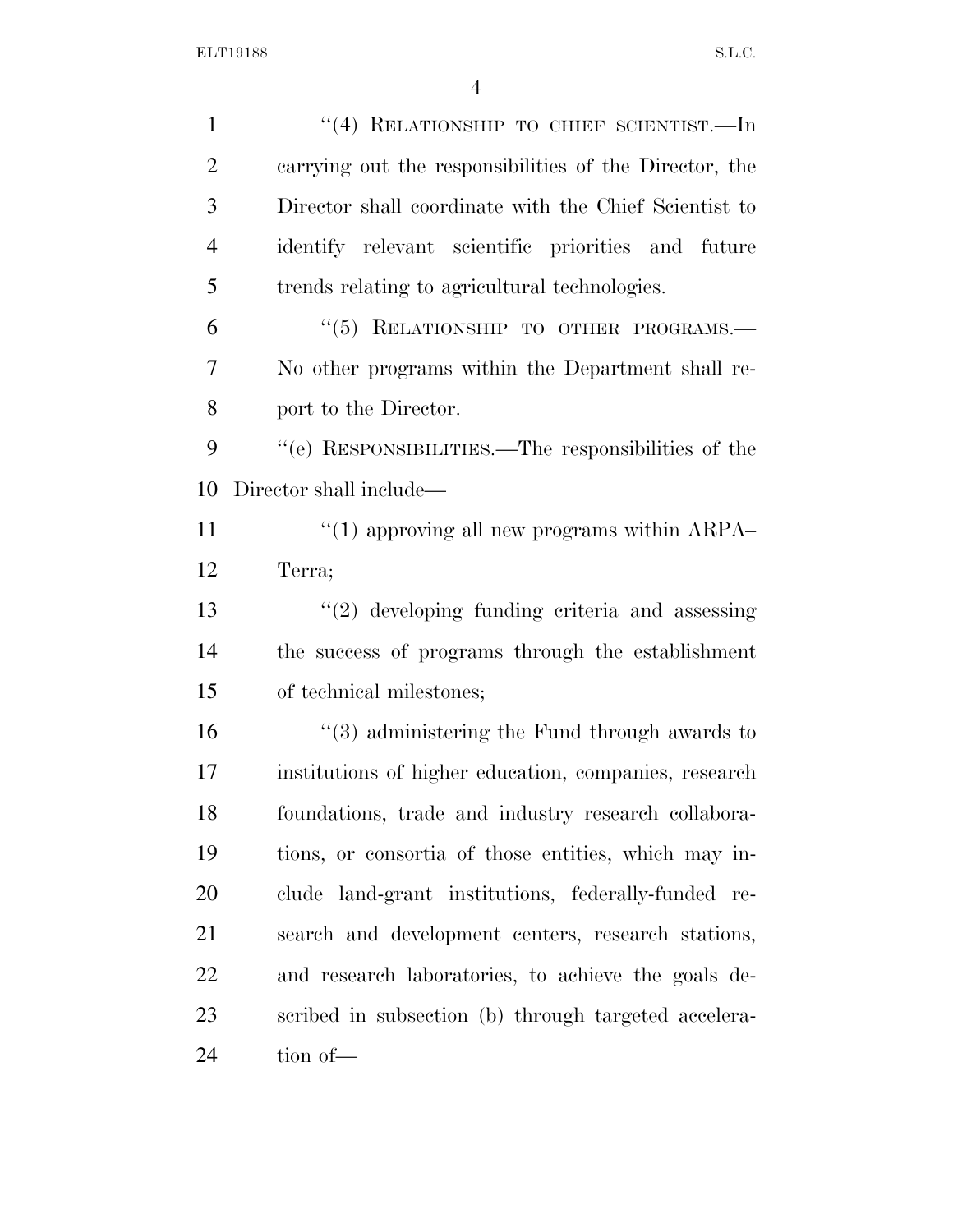| $\mathbf{1}$   | "(A) novel early-stage research with pos-             |
|----------------|-------------------------------------------------------|
| $\overline{2}$ | sible technology applications;                        |
| 3              | "(B) development of techniques, processes,            |
| $\overline{4}$ | and technologies, and related testing and eval-       |
| 5              | uation;                                               |
| 6              | "(C) research and development of manu-                |
| 7              | facturing processes for novel technologies; and       |
| 8              | "(D) coordination with nongovernmental                |
| 9              | entities for demonstration of technologies and        |
| 10             | research applications to facilitate technology        |
| 11             | transfer;                                             |
| 12             | $\cdot$ (4) terminating programs carried out under    |
| 13             | this section that are not achieving the goals of the  |
| 14             | programs; and                                         |
| 15             | $\lq(5)$ to the maximum extent practicable, ensur-    |
| 16             | ing that the Fund supports research that reflects di- |
| 17             | versity with respect to region, water quantity, and   |
| 18             | agricultural practice.                                |
| 19             | $``(f)$ PERSONNEL.—                                   |
| 20             | $``(1)$ PROGRAM MANAGERS.—                            |
| 21             | "(A) IN GENERAL.—The Director shall                   |
| 22             | designate employees to serve as program man-          |
| 23             | agers for each of the programs established by         |
| 24             | the Director pursuant to subsection (e).              |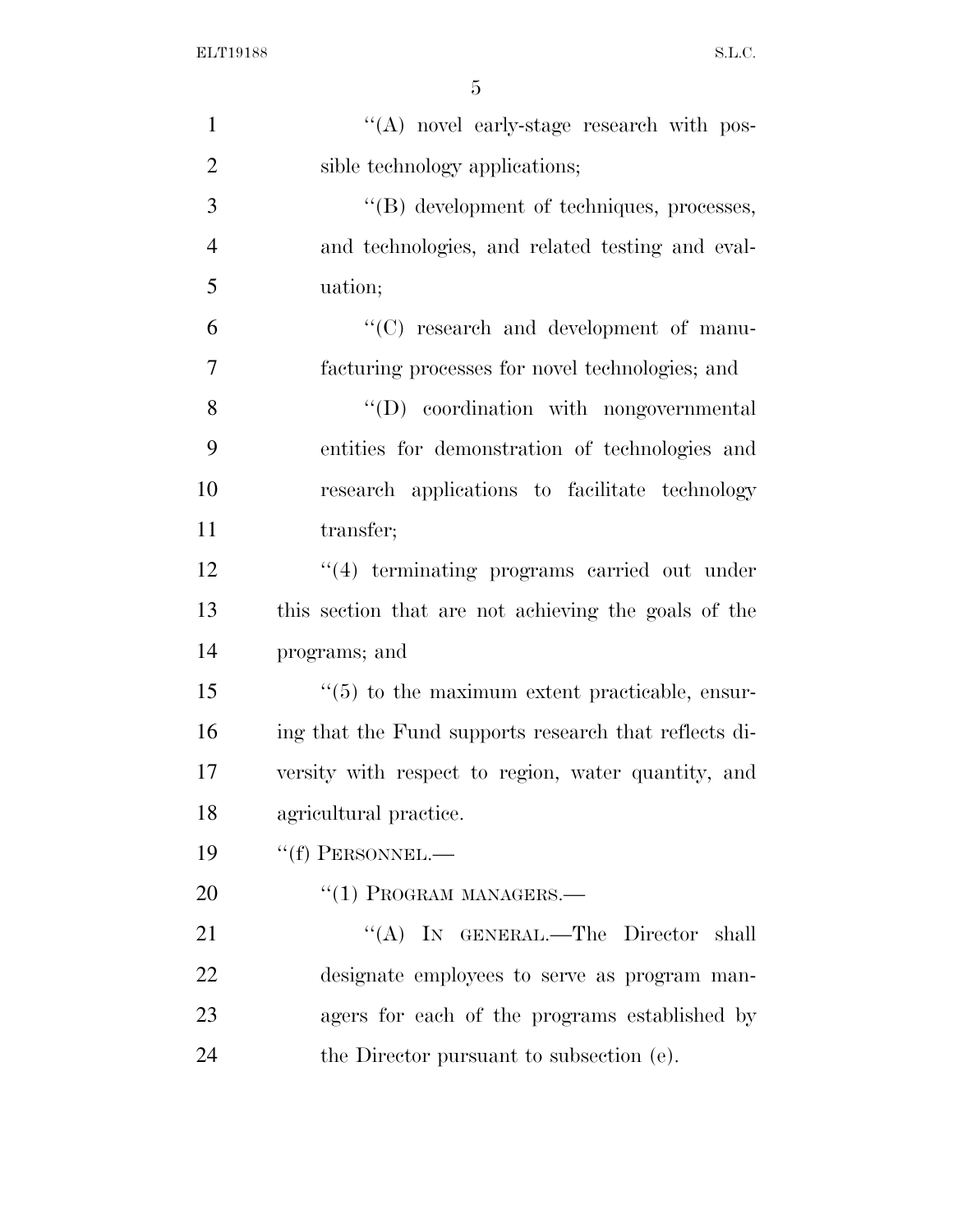| $\mathbf{1}$   | "(B) RESPONSIBILITIES.—A program             |
|----------------|----------------------------------------------|
| $\overline{2}$ | manager of a program shall be responsible    |
| 3              | $for-$                                       |
| $\overline{4}$ | "(i) establishing research and develop-      |
| 5              | ment goals for the program, including        |
| 6              | through the convening of workshops and       |
| $\tau$         | conferring with outside experts, and publi-  |
| 8              | eizing the goals of the program to the pub-  |
| 9              | lic and private sectors;                     |
| 10             | "(ii) soliciting applications for specific   |
| 11             | areas of particular promise, especially      |
| 12             | areas that the private sector or the Federal |
| 13             | Government are not likely to undertake       |
| 14             | alone;                                       |
| 15             | "(iii) building research collaborations      |
| 16             | for carrying out the program;                |
| 17             | "(iv) selecting on the basis of merit,       |
| 18             | after soliciting advice under subsection (j) |
| 19             | as appropriate, each of the projects to be   |
| 20             | supported under the program after consid-    |
| 21             | $ering$ —                                    |
| 22             | $\lq\lq$ (I) the novelty and scientific      |
| 23             | and technical merit of the proposed          |
| 24             | projects;                                    |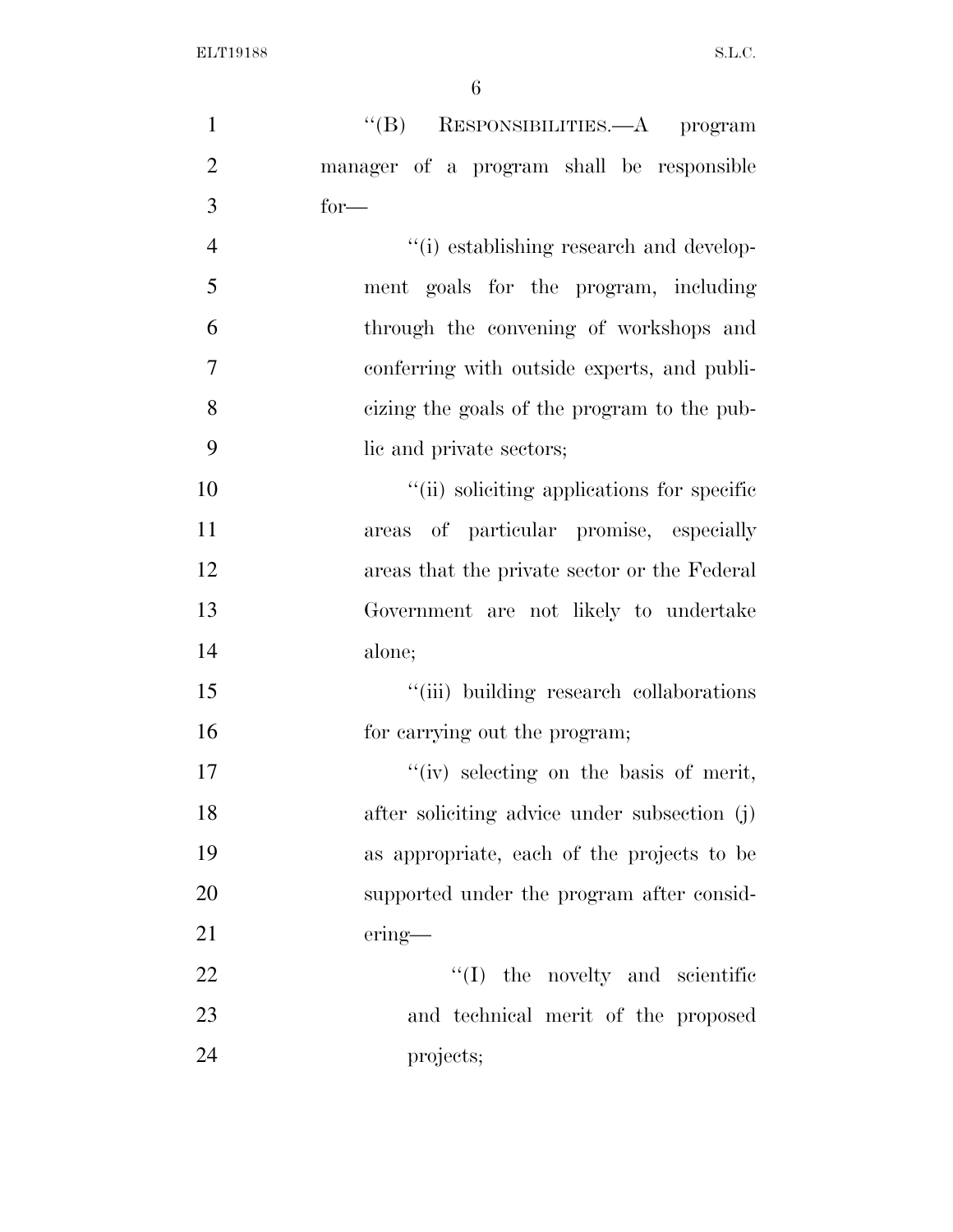| $\mathbf{1}$   | "(II) the demonstrated capabili-          |
|----------------|-------------------------------------------|
| $\overline{2}$ | ties of the applicants to successfully    |
| 3              | carry out the proposed project;           |
| $\overline{4}$ | "(III) the consideration by the           |
| 5              | applicant of future commercial appli-     |
| 6              | cations of the project, including the     |
| $\overline{7}$ | feasibility of partnering with 1 or       |
| 8              | more commercial entities; and             |
| 9              | $\lq\lq$ (IV) any other criteria that the |
| 10             | Director determines to be appropriate;    |
| 11             | $f'(v)$ preparing technologies for<br>an  |
| 12             | eventual transfer from lab to market;     |
| 13             | $\lq\lq$ monitoring the progress of       |
| 14             | projects supported under the program; and |
| 15             | "(vii) recommending program restruc-      |
| 16             | ture or termination of research partner-  |
| 17             | ships or whole projects.                  |
| 18             | "(C) TERM.—The term of a program man-     |
| 19             | ager-                                     |
| 20             | $f(i)$ shall be 4 years; and              |
| 21             | "(ii) may be renewed by the Director.     |
| 22             | $``(2)$ HIRING AND MANAGEMENT.—           |
| 23             | "(A) IN GENERAL.—The Director shall       |
| 24             | have the authority—                       |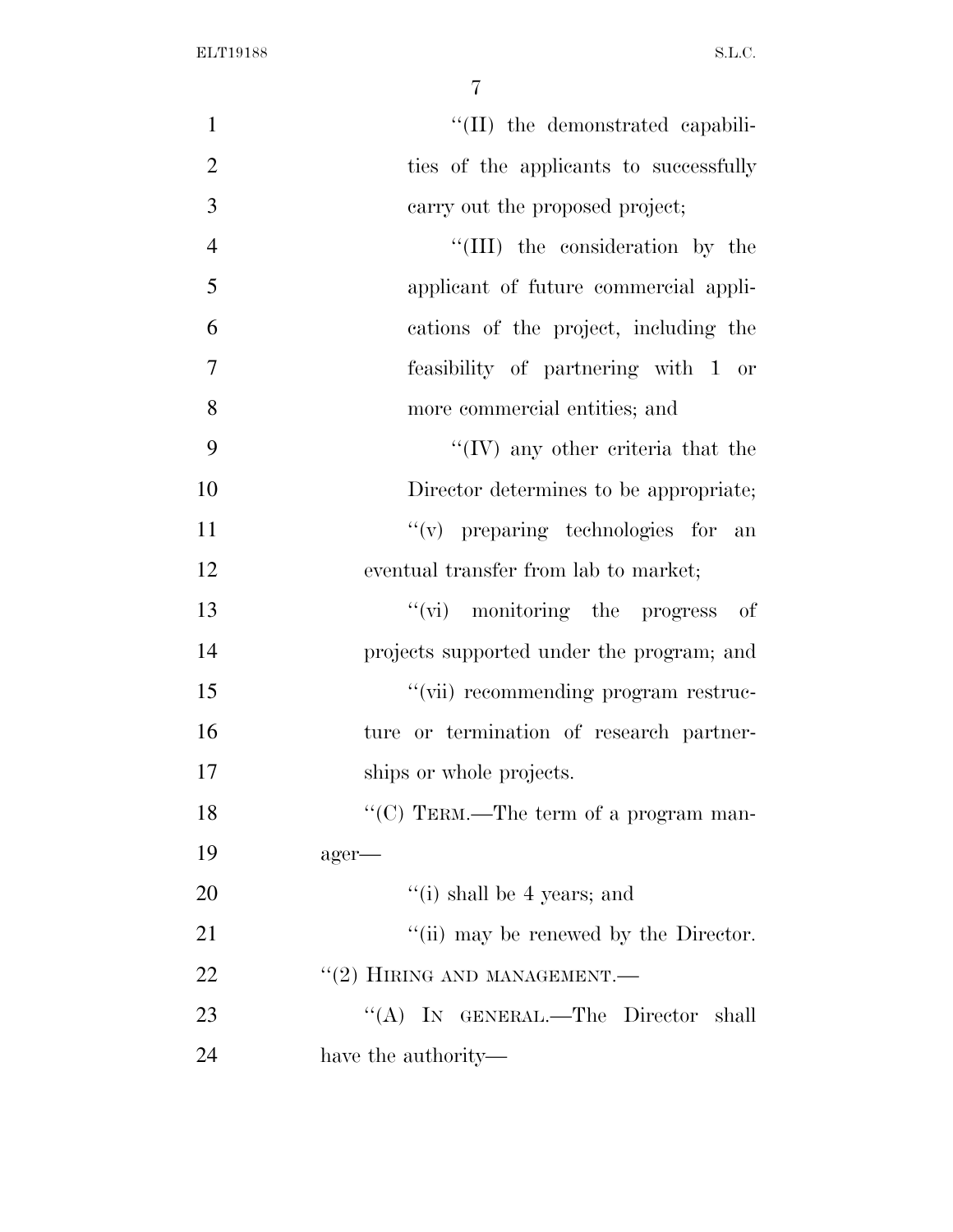| $\mathbf{1}$   | "(i) to make appointments of sci-                     |
|----------------|-------------------------------------------------------|
| $\overline{2}$ | entific, engineering, and professional per-           |
| 3              | sonnel without regard to the civil service            |
| $\overline{4}$ | laws; and                                             |
| 5              | "(ii) to fix the compensation of per-                 |
| 6              | sonnel described in clause (i) at a rate to           |
| $\overline{7}$ | be determined by the Director.                        |
| 8              | "(B) PRIVATE RECRUITING FIRMS.—The                    |
| 9              | Secretary or the Director may contract with           |
| 10             | private recruiting firms for the hiring of quali-     |
| 11             | fied technical staff to carry out this section.       |
| 12             | "(C) ADDITIONAL STAFF.—The Director                   |
| 13             | may use all existing authorities of the Secretary     |
| 14             | to hire administrative, financial, and clerical       |
| 15             | staff as necessary to carry out this section.         |
| 16             | $``(g)$ REPORTS AND ROADMAPS.—                        |
| 17             | "(1) ANNUAL REPORT.—As part of the annual             |
| 18             | budget request submitted to Congress under section    |
| 19             | 1105 of title 31, United States Code, the Director    |
| 20             | shall provide to the appropriate committees of Con-   |
| 21             | gress a report that describes projects supported by   |
| 22             | ARPA-Terra during the previous fiscal year.           |
| 23             | "(2) STRATEGIC VISION ROADMAP.—Not later              |
| 24             | than October 1, 2020, and October 1, 2023, the Di-    |
| 25             | rector shall provide to the appropriate committees of |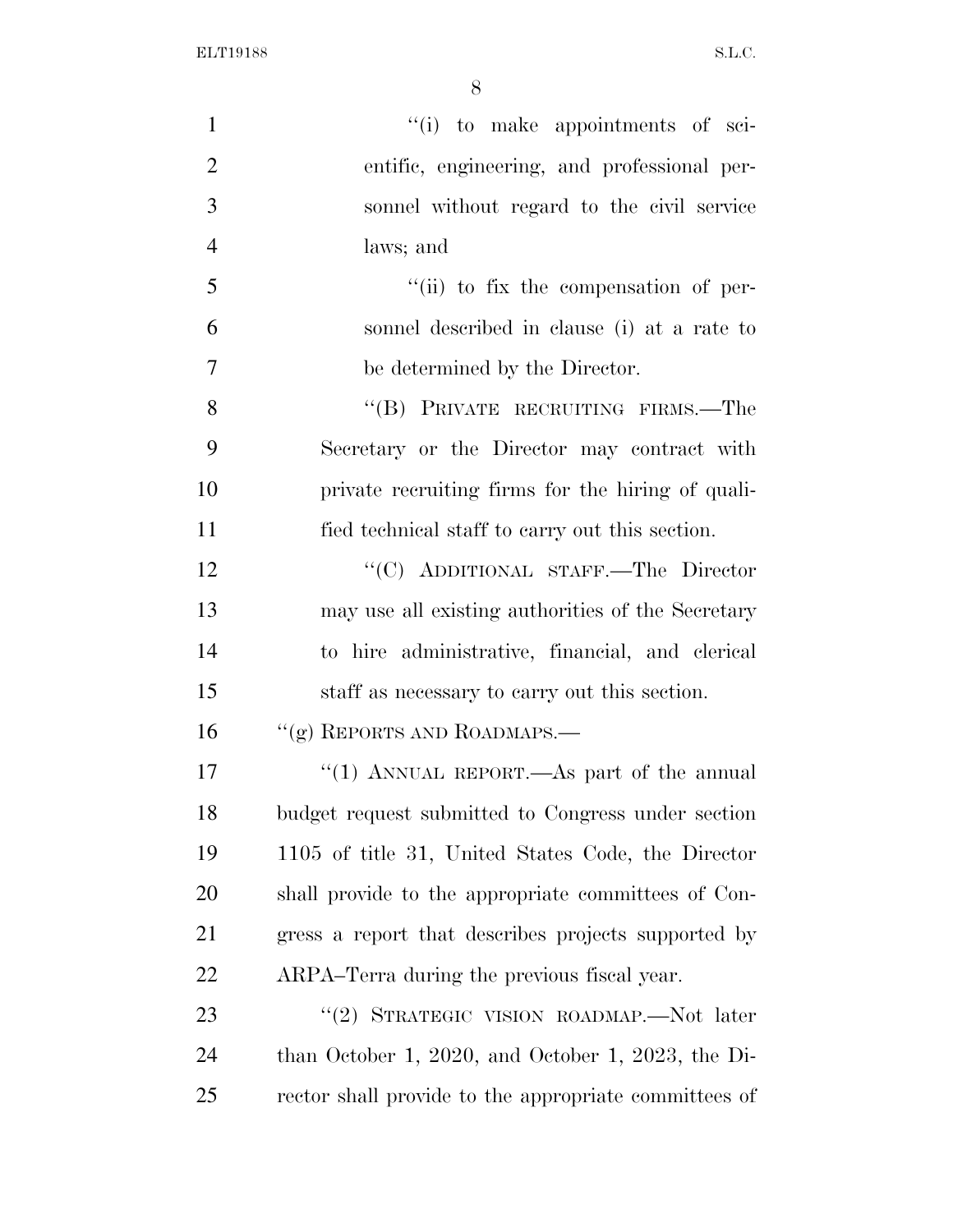| $\mathbf{1}$   | Congress a roadmap that describes the strategic vi-     |
|----------------|---------------------------------------------------------|
| $\overline{2}$ | sion that ARPA–Terra will use to guide the choices      |
| 3              | of ARPA-Terra for future technology investments         |
| $\overline{4}$ | over the following 3 fiscal years.                      |
| 5              | "(h) COORDINATION AND NONDUPLICATION.—                  |
| 6              | "(1) IN GENERAL.—To the maximum extent                  |
| 7              | practicable, the Director shall ensure that the activi- |
| 8              | ties of ARPA-Terra are coordinated with, and do         |
| 9              | not duplicate the efforts of, programs and labora-      |
| 10             | tories within the Department and other relevant re-     |
| 11             | search agencies.                                        |
| 12             | $``(2)$ TECHNOLOGY TRANSFER COORDINATOR.—               |
| 13             | To the extent appropriate, the Director may coordi-     |
| 14             | nate technology transfer efforts—                       |
| 15             | $\lq\lq$ with the Department; and                       |
| 16             | $\lq\lq (B)$ to increase the transfer of tech-          |
| 17             | nologies to market, with outside entities, includ-      |
| 18             | ing the Foundation for Food and Agricultural            |
| 19             | Research.                                               |
| 20             | (3)<br>LESSONS LEARNED.—In developing                   |
| 21             | ARPA-Terra, the Director shall build on lessons         |
| 22             | learned from the Agriculture Advanced Research          |
| 23             | and Development Authority pilot program estab-          |
| 24             | lished under section 1473H of the National Agricul-     |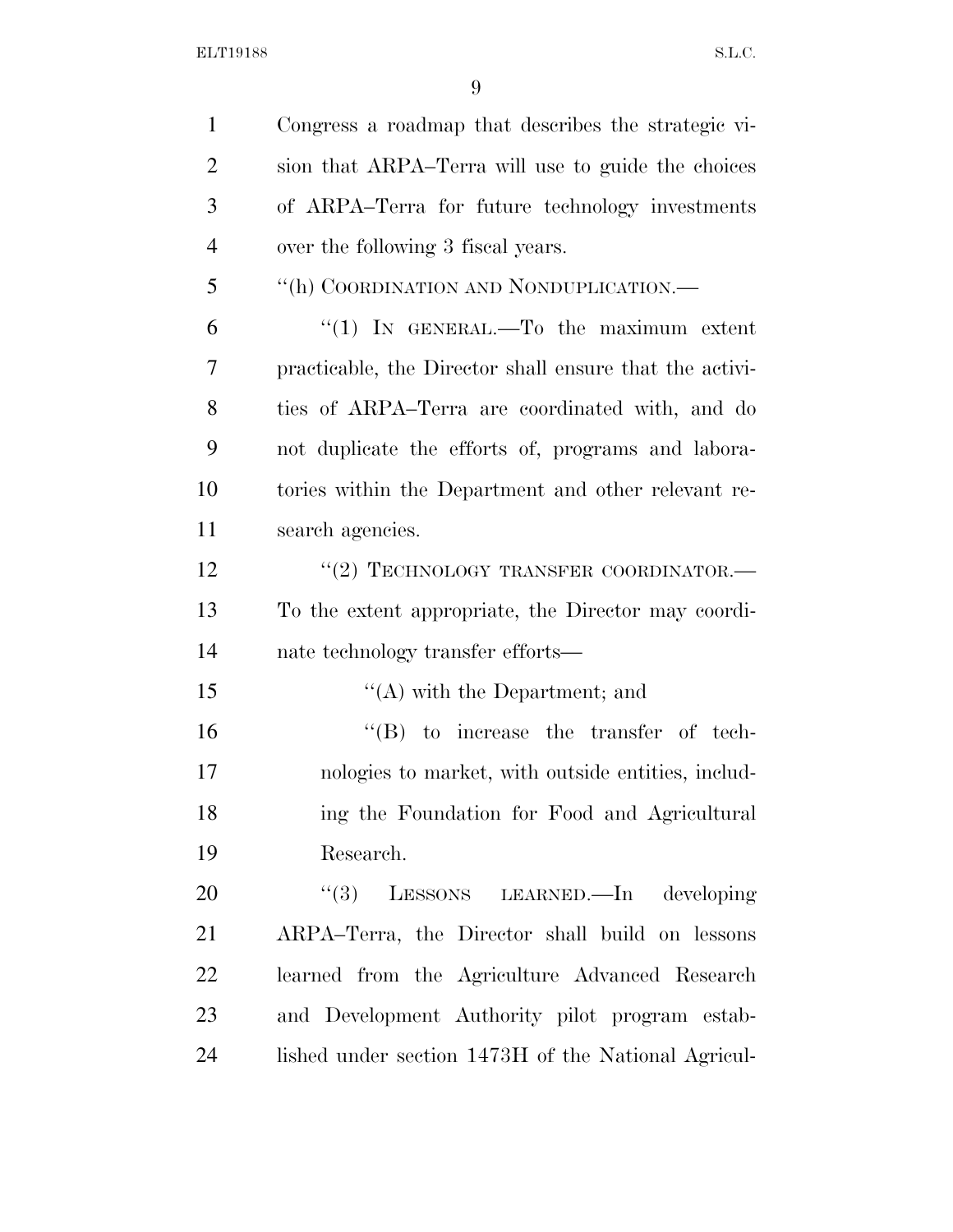| $\mathbf{1}$   | tural Research, Extension, and Teaching Policy Act       |
|----------------|----------------------------------------------------------|
| $\overline{2}$ | of 1977 (7 U.S.C. 3319k).                                |
| 3              | ``(i)<br>FEDERAL DEMONSTRATION OF<br>TECH-               |
| $\overline{4}$ | NOLOGIES.—The Secretary shall make available to pur-     |
| 5              | chasing and procurement programs of Federal agencies in- |
| 6              | formation regarding the potential to demonstrate tech-   |
| 7              | nologies resulting from activities funded through ARPA   |
| 8              | Terra.                                                   |
| 9              | $``(j)$ ADVICE.—                                         |
| 10             | "(1) ADVISORY COMMITTEES.—The Director                   |
| 11             | may seek advice on any aspect of ARPA-Terra              |
| 12             | $from-$                                                  |
| 13             | "(A) an existing Department advisory com-                |
| 14             | mittee; and                                              |
| 15             | $\lq\lq (B)$ a new advisory committee organized          |
| 16             | to support the programs of ARPA–Terra and to             |
| 17             | provide advice and assistance on—                        |
| 18             | "(i) specific program tasks, including                   |
| 19             | transfer from lab to market; or                          |
| 20             | "(ii) overall direction of ARPA-Terra.                   |
| 21             | "(2) ADDITIONAL SOURCES OF ADVICE.—In                    |
| 22             | carrying out this section, the Director may seek ad-     |
| 23             | vice and review from—                                    |
| 24             | "(A) the President's Council of Advisors                 |
| 25             | on Science and Technology;                               |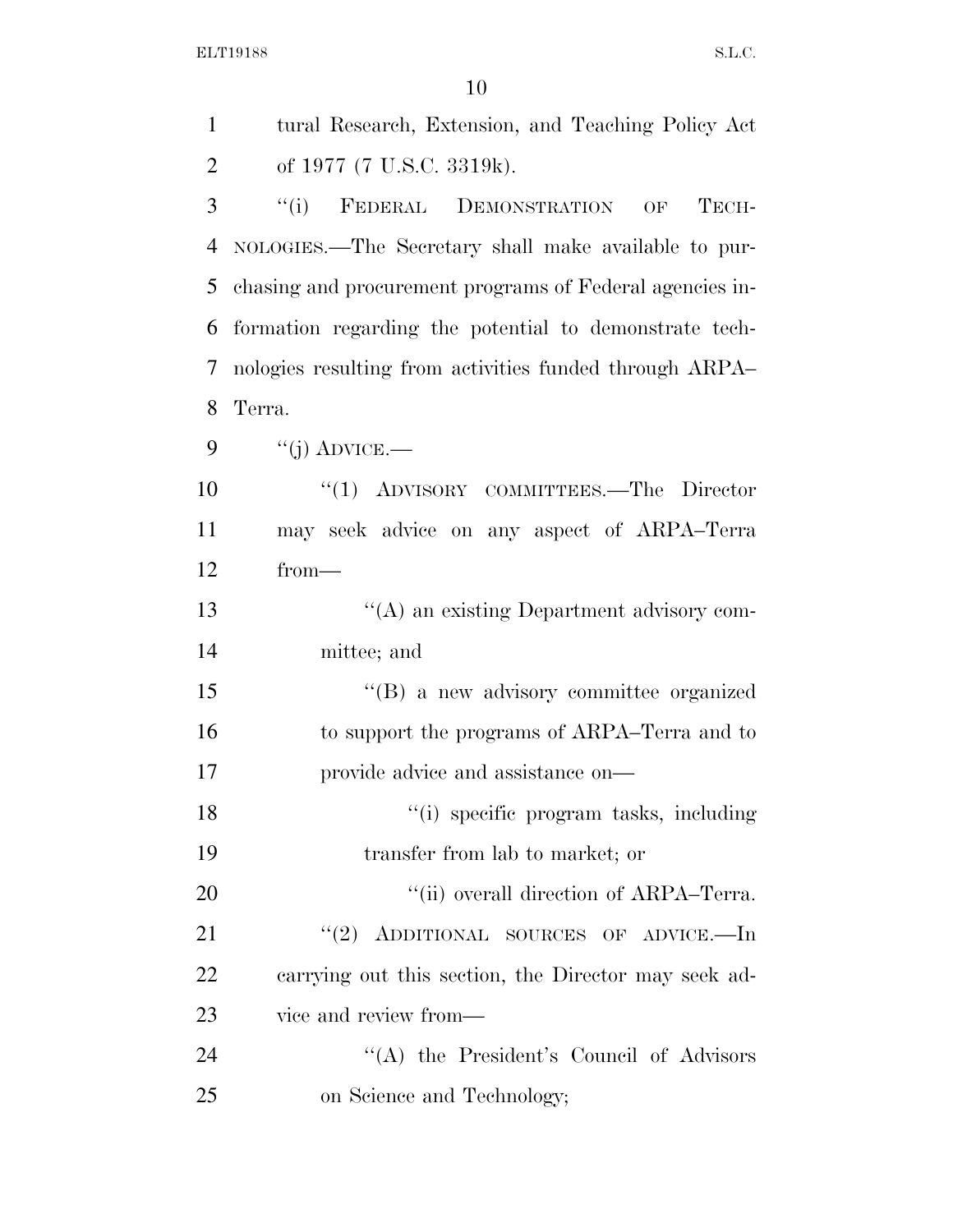| $\mathbf{1}$   | "(B) the Foundation for Food and Agri-                              |
|----------------|---------------------------------------------------------------------|
| $\overline{2}$ | culture Research;                                                   |
| 3              | "(C) the Advanced Research Projects                                 |
| $\overline{4}$ | Agency-Energy;                                                      |
| 5              | "(D) the Defense Advanced Research                                  |
| 6              | Projects Agency; and                                                |
| $\overline{7}$ | "(E) any professional or scientific organi-                         |
| 8              | zation, or individual agricultural practitioner,                    |
| 9              | with expertise in specific processes or tech-                       |
| 10             | nologies under development by ARPA–Terra.                           |
| 11             | "(k) EXISTING AUTHORITIES.—The authority under                      |
| 12             | this section—                                                       |
| 13             | $\cdot\cdot(1)$ is in addition to existing authorities of the       |
| 14             | Secretary; and                                                      |
| 15             | $\lq(2)$ does not supersede or modify any existing                  |
| 16             | authorities.                                                        |
| 17             | $``$ (l) FUNDING.—                                                  |
| 18             | " $(1)$ FUND.—There is established in the Treas-                    |
| 19             | ury of the United States a fund, to be known as the                 |
| 20             | 'Agriculture Transformation Acceleration<br>Fund',                  |
| 21             | which shall be administered by the Director for the                 |
| 22             | purposes of carrying out this section.                              |
| 23             | (2)<br><b>SEPARATE</b><br><b>BUDGET</b><br><b>AND</b><br>APPROPRIA- |
| 24             | TION.                                                               |